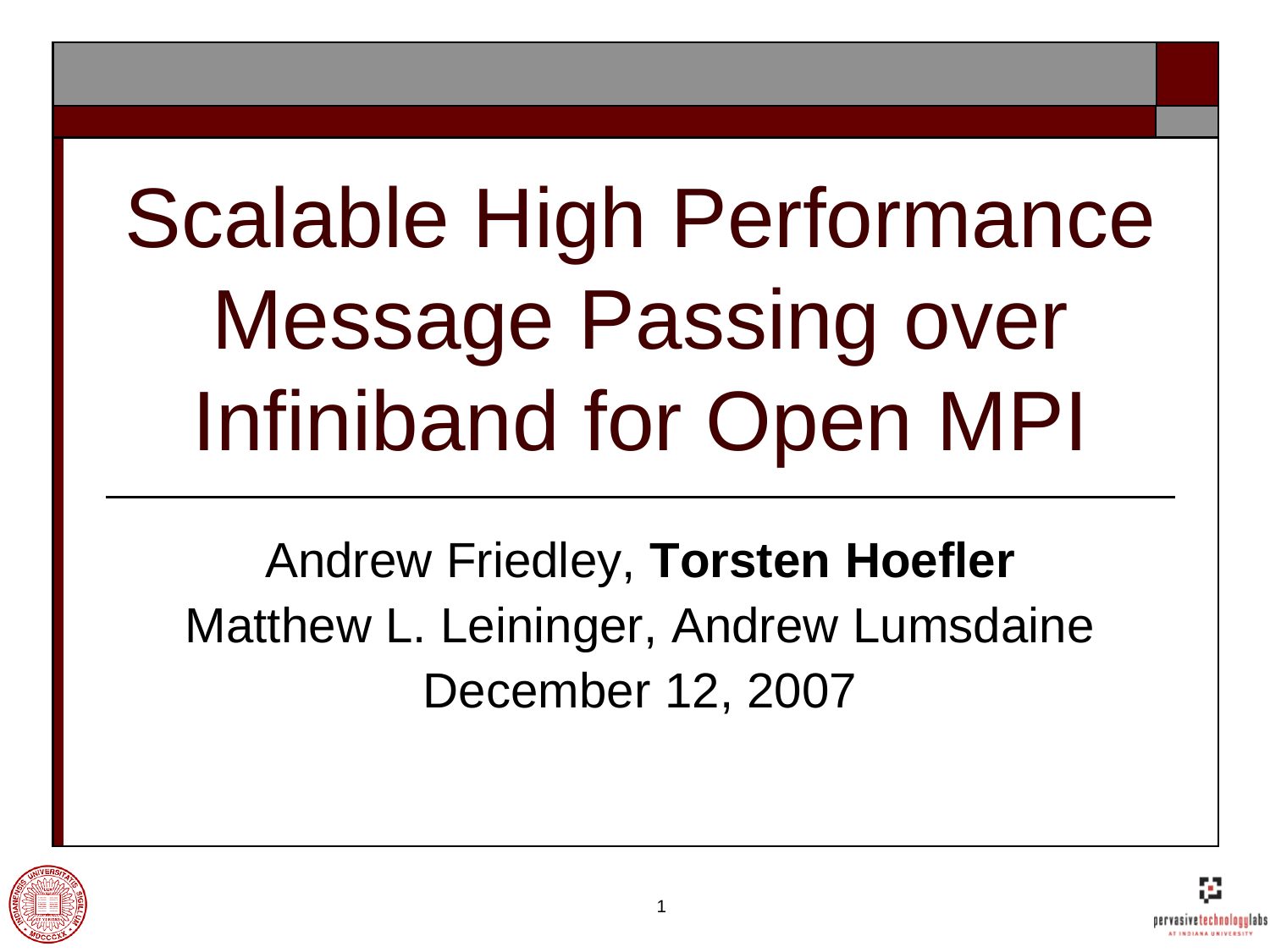### **Motivation**

- MPI is the *de facto* standard for HPC
- InfiniBand growing in popularity
	- Particularly on large-scale clusters
	- June 2005 Top500: 3% of machines
	- November 2007 Top500: 24% of machines
- □ Clusters growing in size
	- Thunderbird, 4,500 node InfiniBand

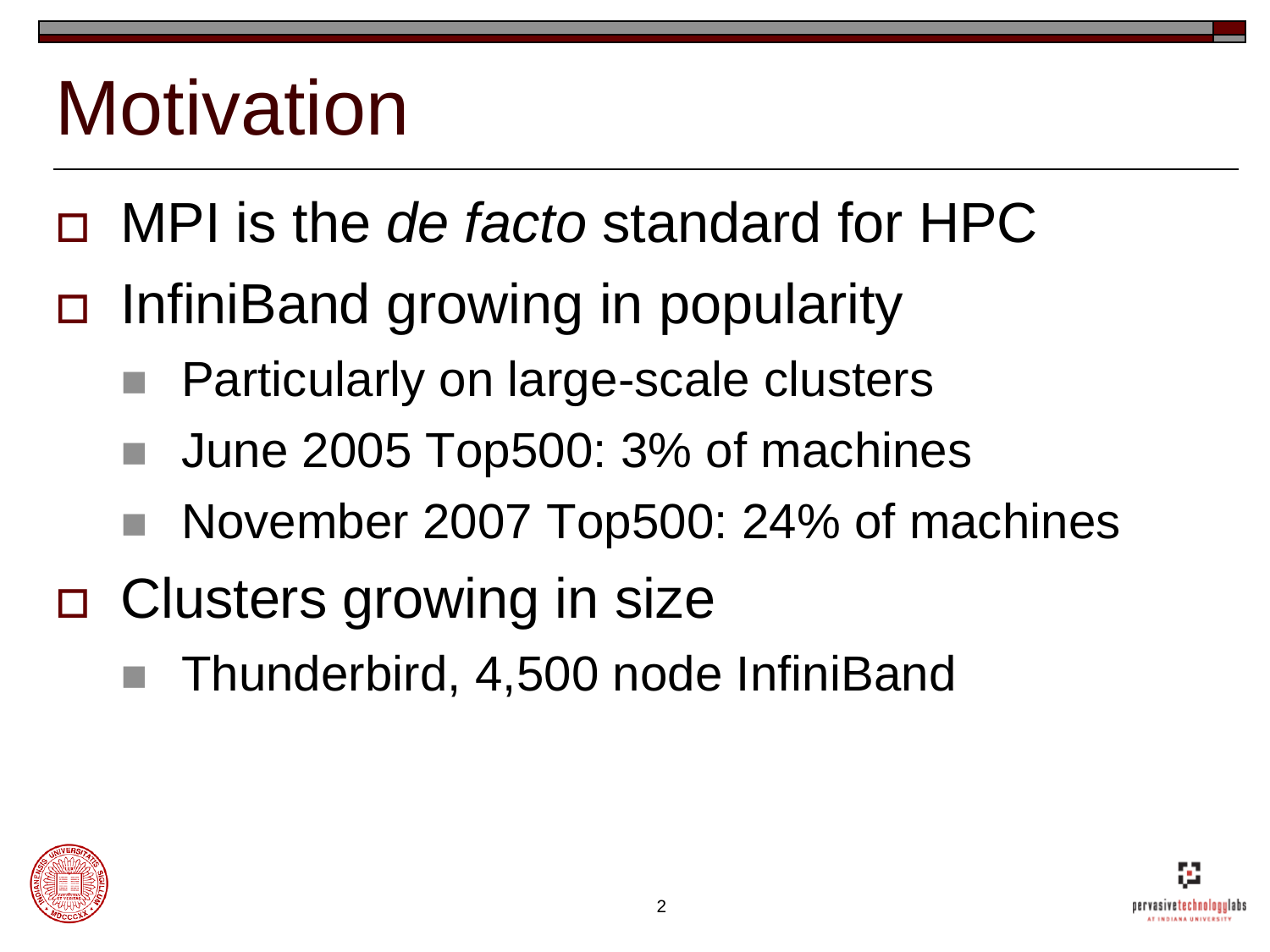# InfiniBand (IB) Architecture

- □ Queue Pair concept (QP)
	- Send a message by posting work to a queue
	- Post receive buffers to a queue for use by hardware
- □ Completion Queue
	- Signals local send completion
	- Returns receive buffers filled with data
- □ Shared Receive Queue
	- Multiple QPs share a single receive queue
		- Reduces network resources



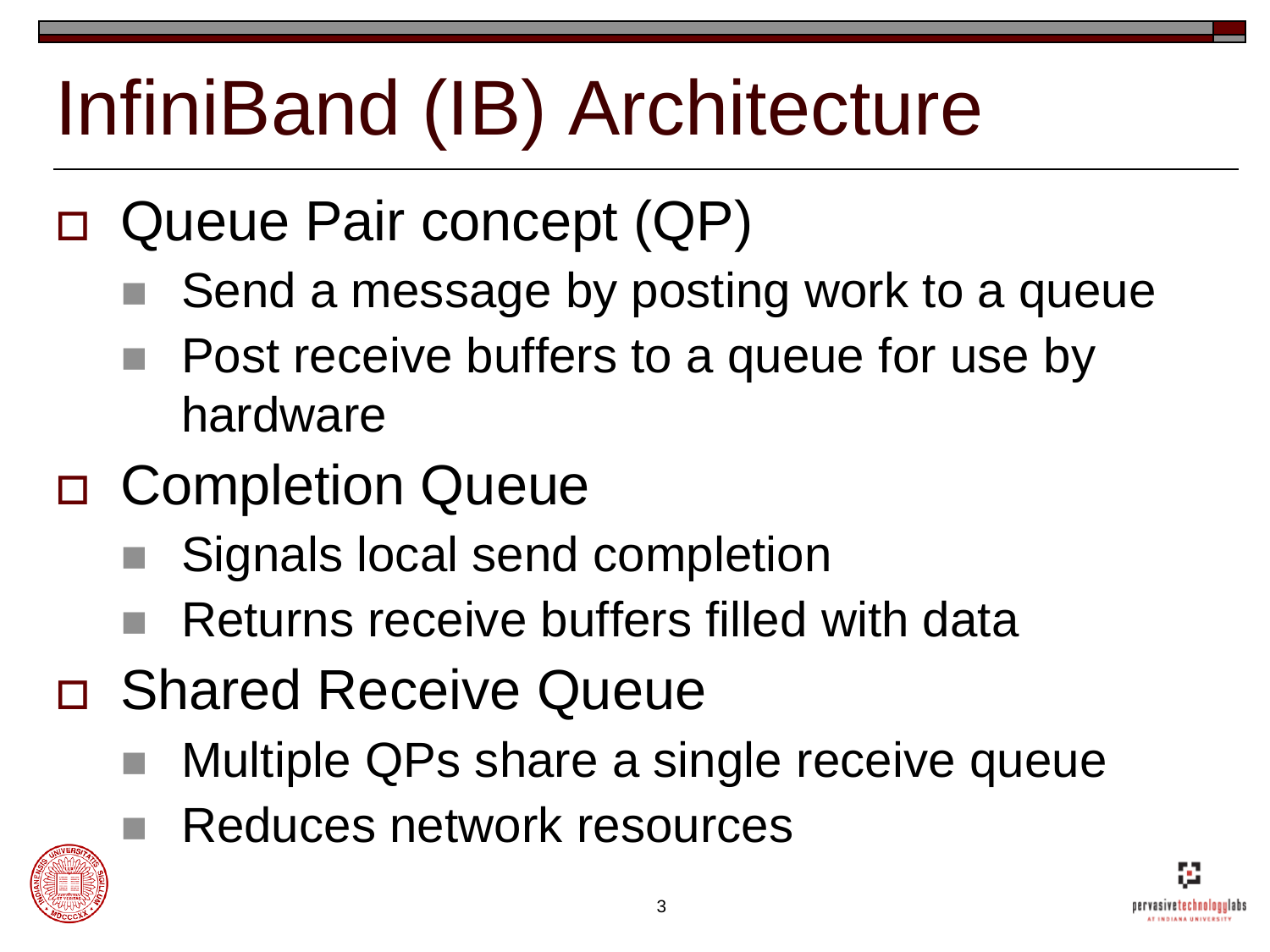#### Reliable Connection (RC) Transport

- Traditional approach for MPI communication over InfiniBand
- □ Point-to-point connections
- □ Send/receive and RDMA semantics
- □ One queue pair per connection
	- Out-of-band handshake required to establish
- Memory requirements scale with number of connections
	- Memory buffer requirements reduced by using shared receive queue



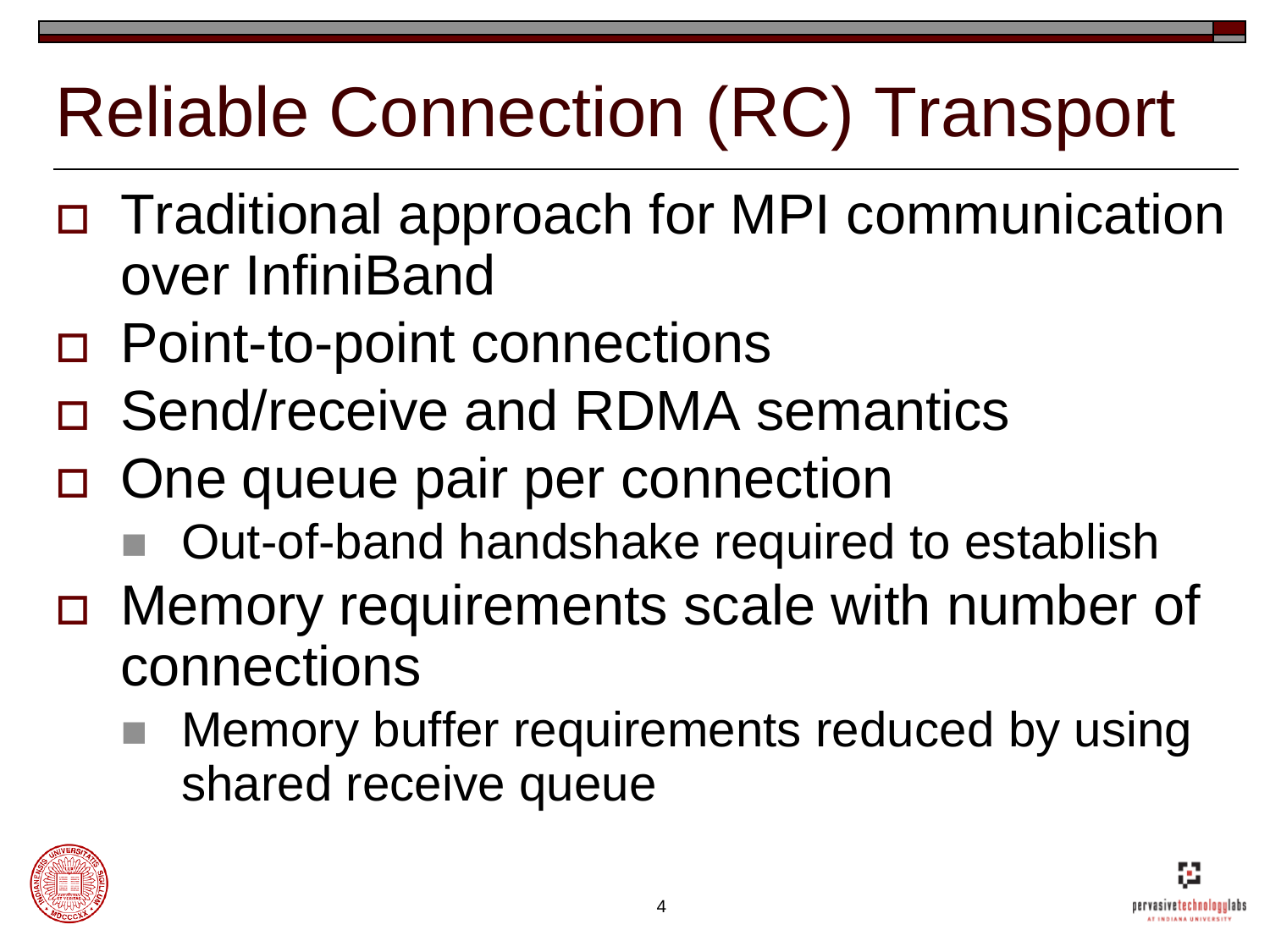# Unreliable Datagram Transport

- Requires software (MPI) reliability protocol
	- Memory-to-Memory, not HCA-to-HCA
- Message size limited to network MTU
	- 2 kilobytes on current hardware
- □ Connectionless model
	- No setup overhead
	- One QP can communicate with any peer
	- Except for address information, memory requirement is constant



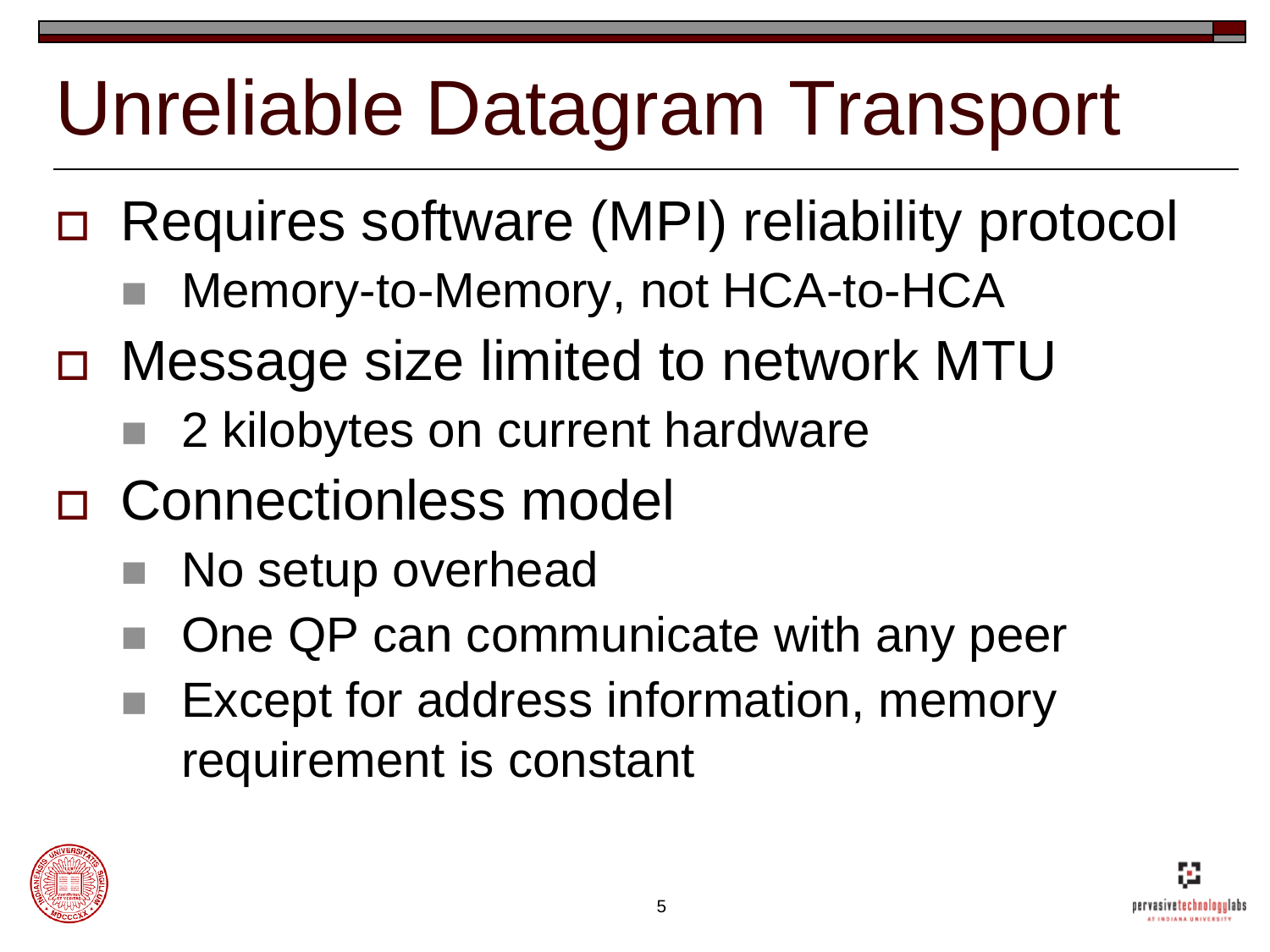#### Open MPI Modular Component Architecture



 Framework consists of many components Component is instantiated into modules



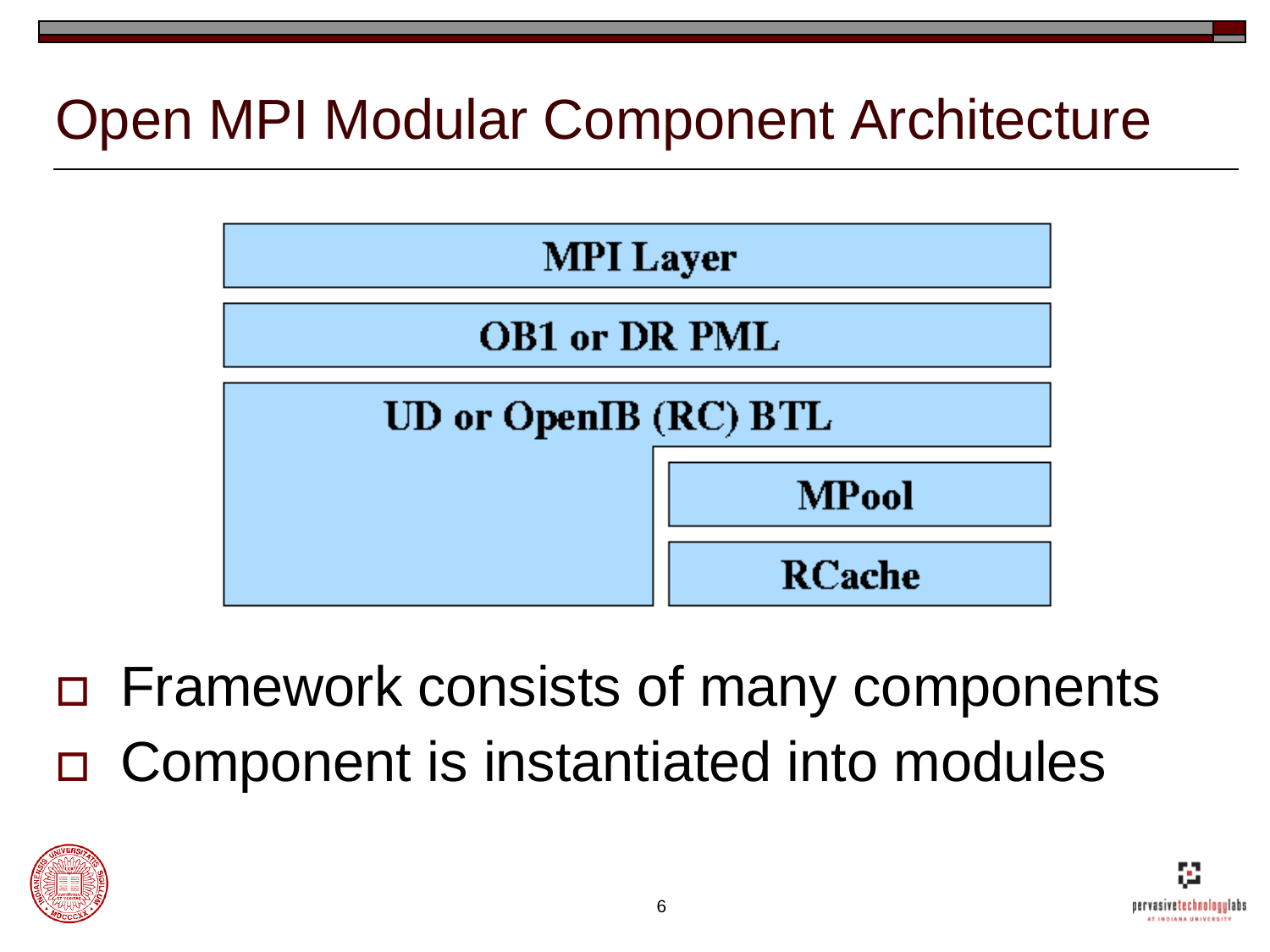# PML Components

#### $\Box$  OB1

- Implements MPI point-to-point semantics
- Fragmentation and scheduling of messages
- Optimized for performance in common use
- □ Data Reliability (DR)
	- Extends OB1 with network fault tolerance
		- Message reliability protocol
		- □ Data checksumming



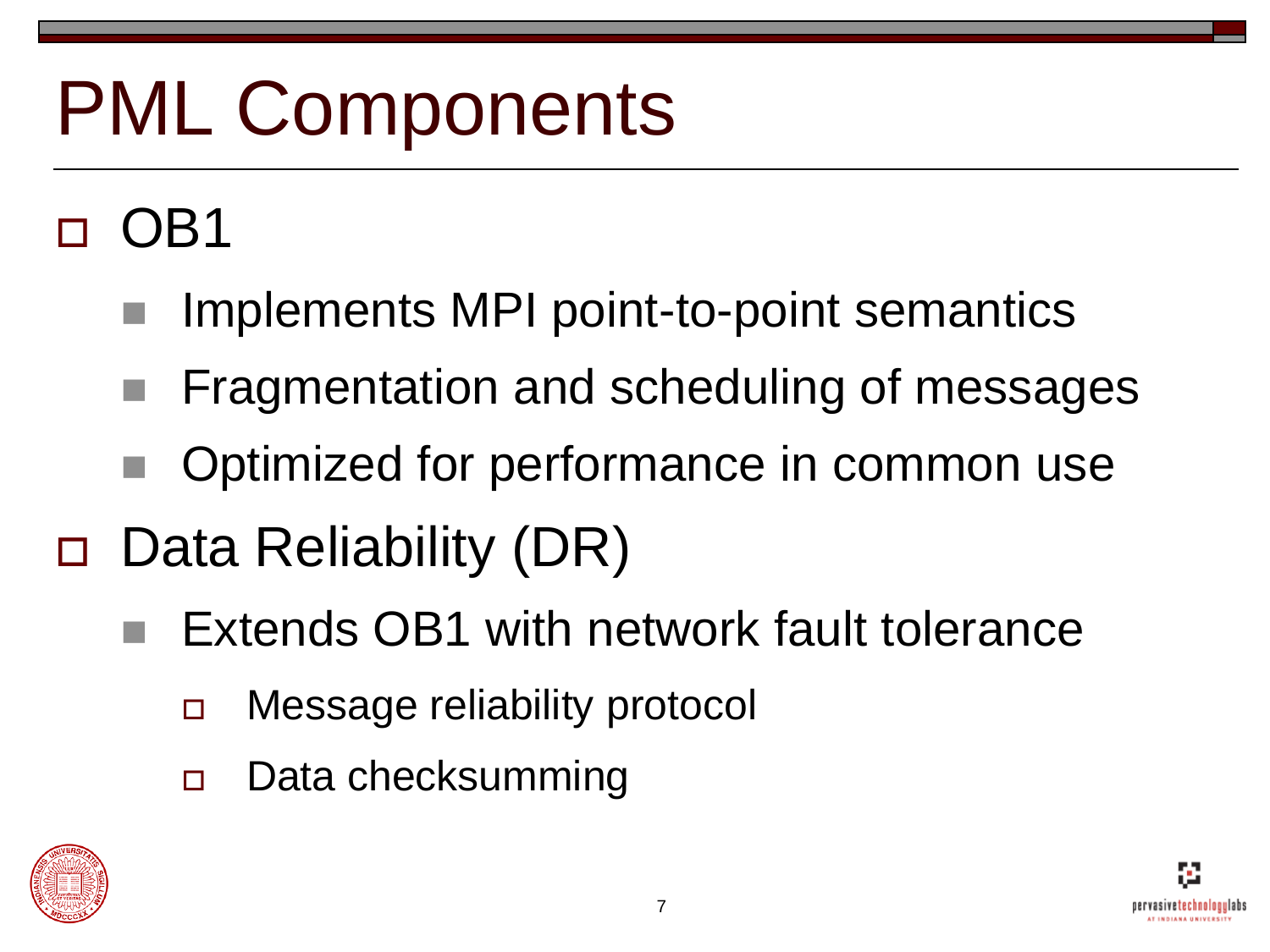# Byte Transport Layer (BTL)

- □ Components are interconnect specific
	- TCP, shmem, GM, OpenIB, uDAPL, et. al.
- n Send/Receive Semantics
	- PML fragments, not MPI messages
- RDMA Put/Get Semantics
	- Optional not always supported!

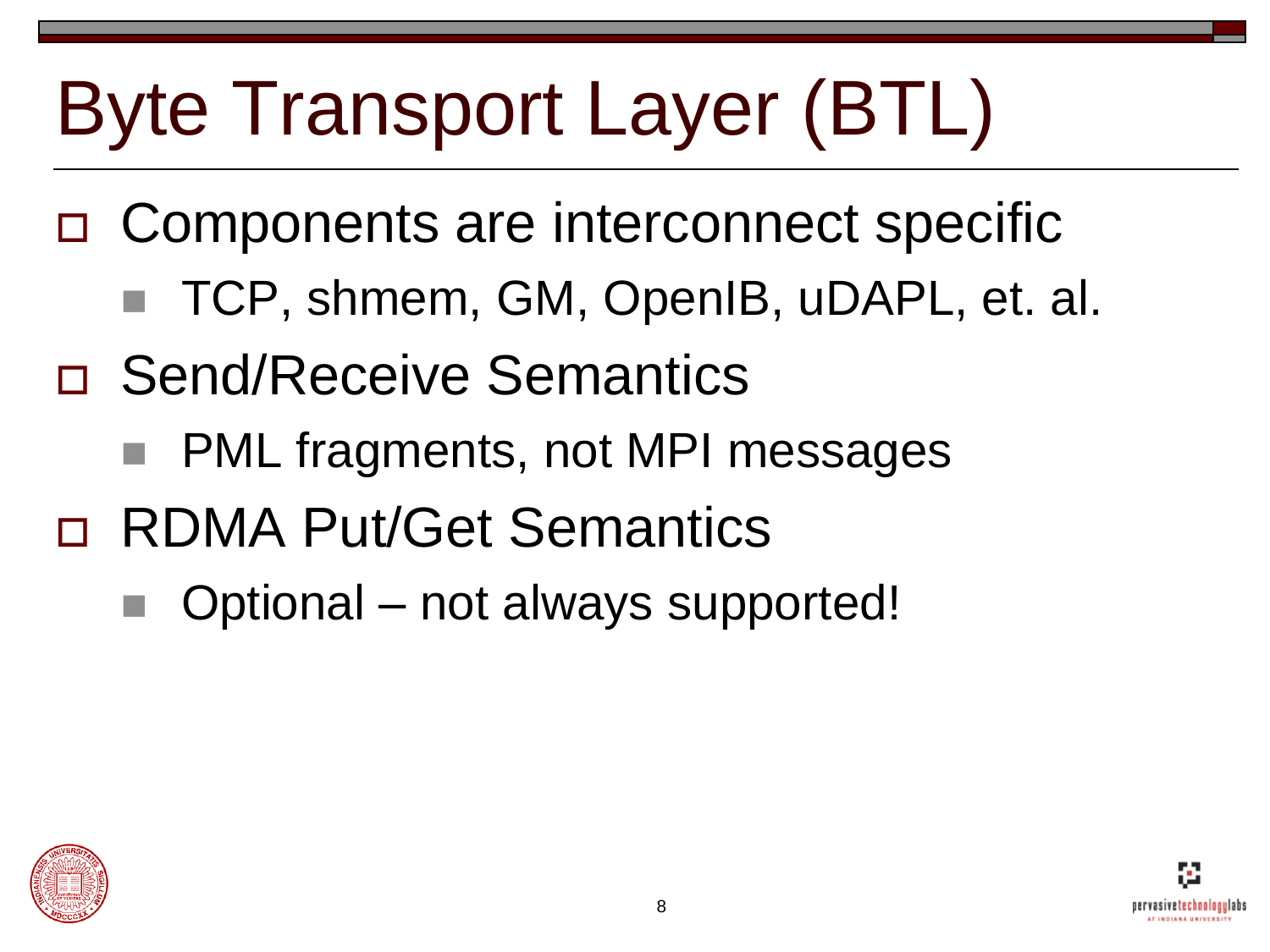# Byte Transport Layer (BTL)

- □ Entirely Asynchronous
	- Blocking is not allowed
	- Progress made via polling
- Lazy connection establishment
	- Point-to-point connections established as needed
- □ Option to multiplex physical interfaces in one module, or to provide many modules
- D No MPI semantics
	- Simple, peer-to-peer data transfer operations



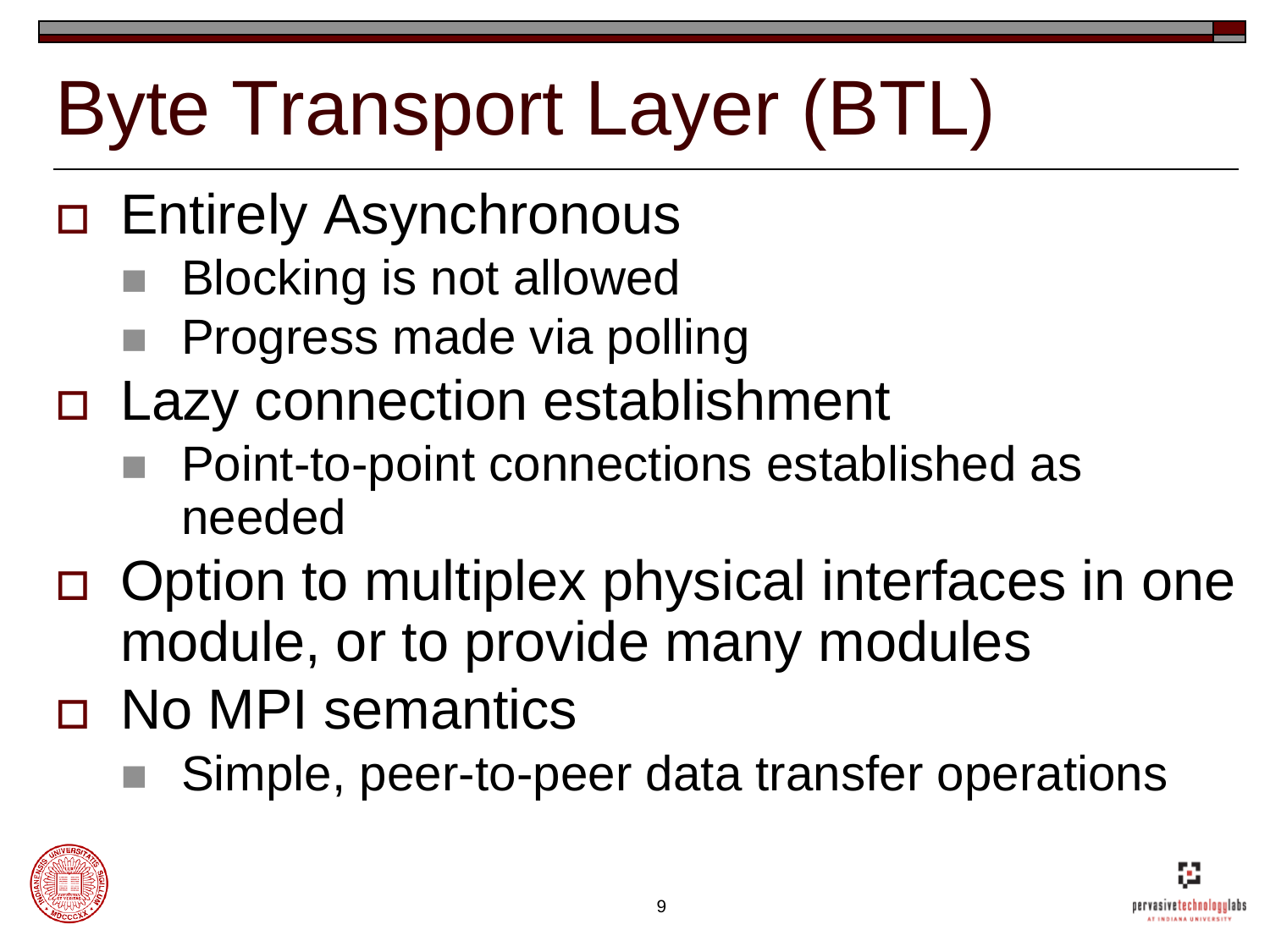## UD BTL Implementation

- RDMA not supported
- Use with DR PML
- □ Receiver buffer management
	- Messages dropped if no buffers available
	- Allocate a large, static pool
	- No flow control in current design

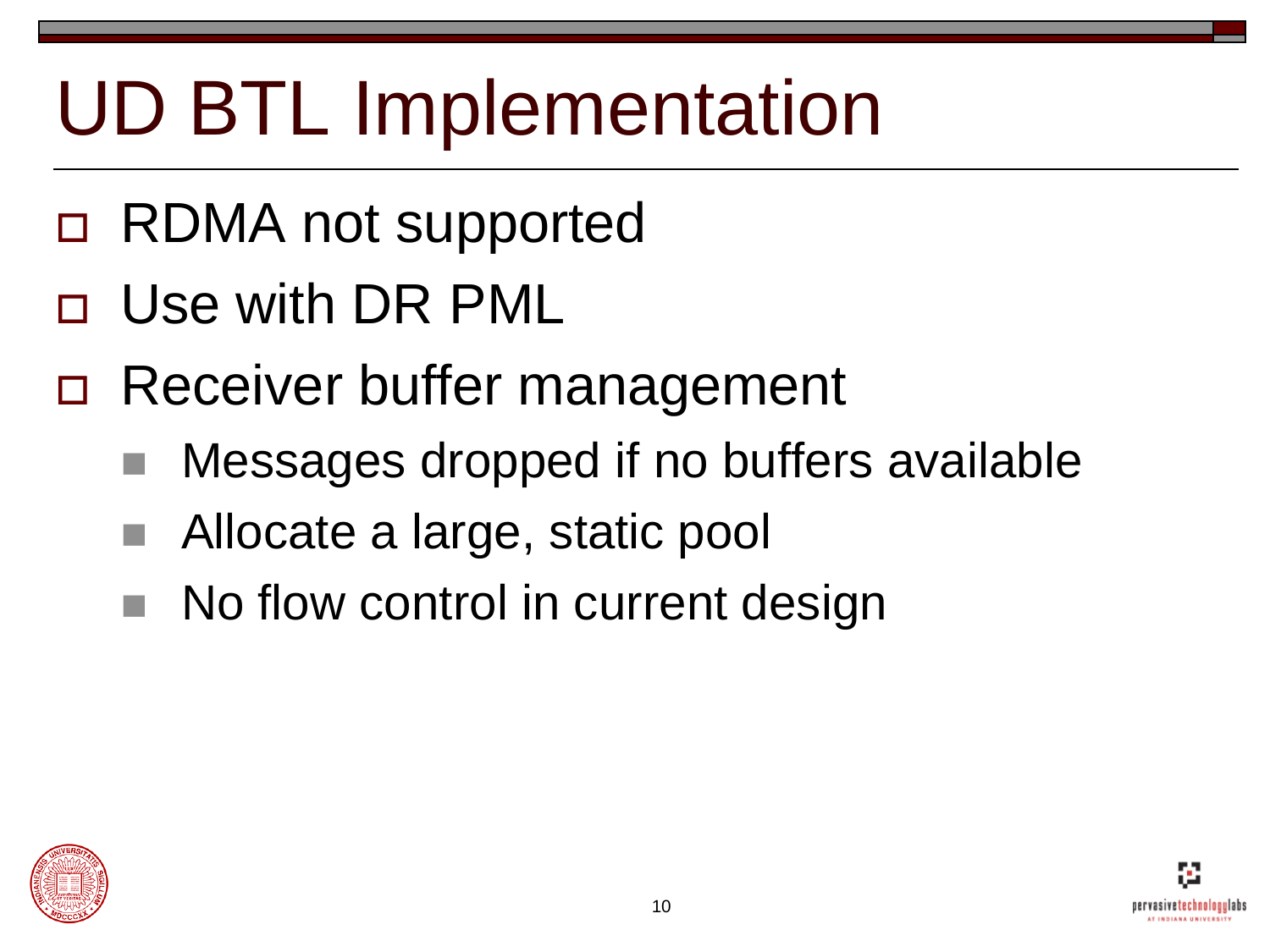# Queue Pair Striping



- □ Splitting sends across multiple queue pairs increases bandwidth
- □ Receive buffers still posted to one QP



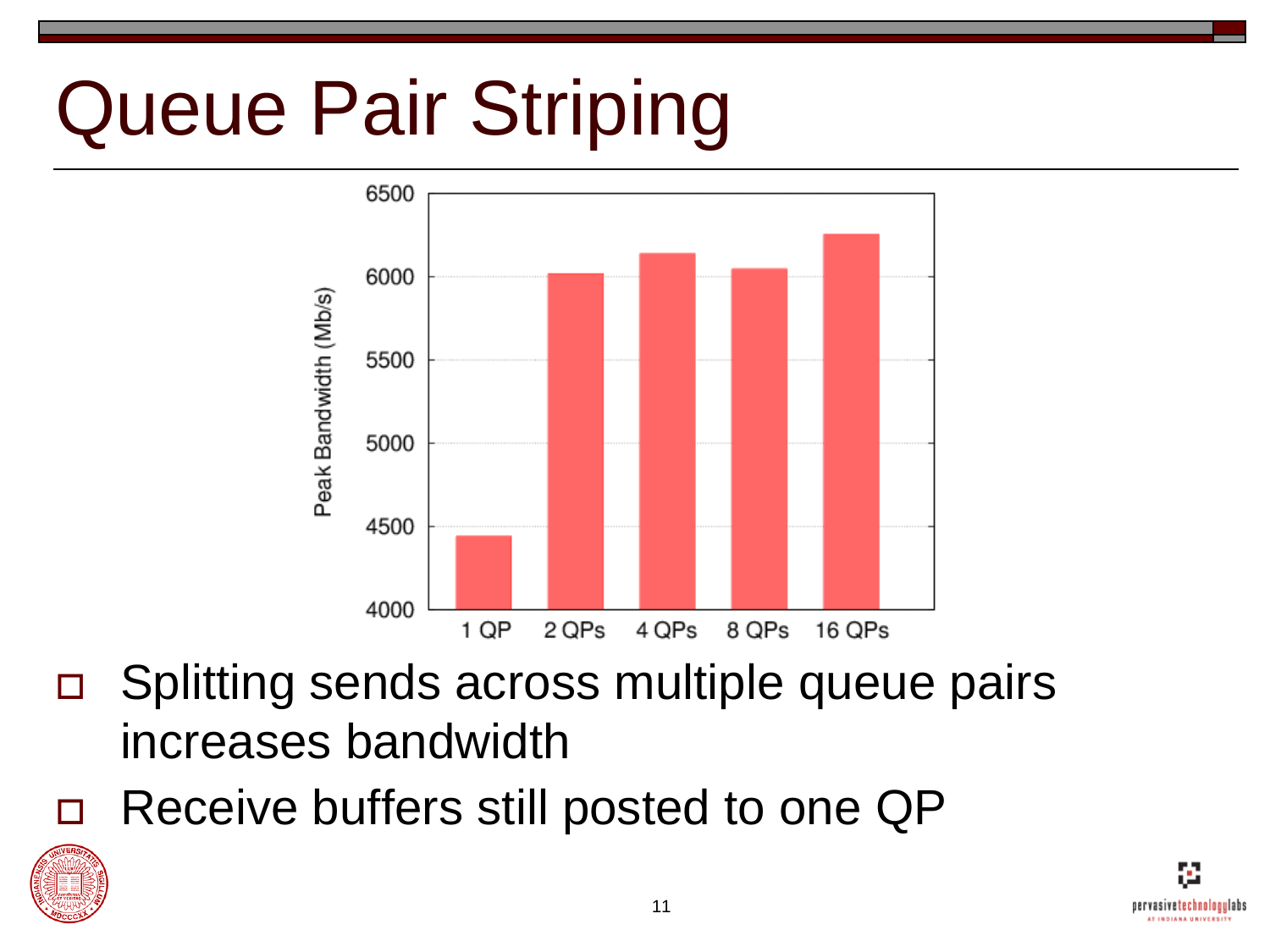### Results

#### LLNL Atlas

- 1,152 quad dual-core (8 core) nodes
- InfiniBand DDR network
- Open MPI trunk r16080
	- Code publicly available since June 2007
- UD results with both DR and OB1
	- Compare DR reliability overhead
- RC with and without Shared Receive Queue

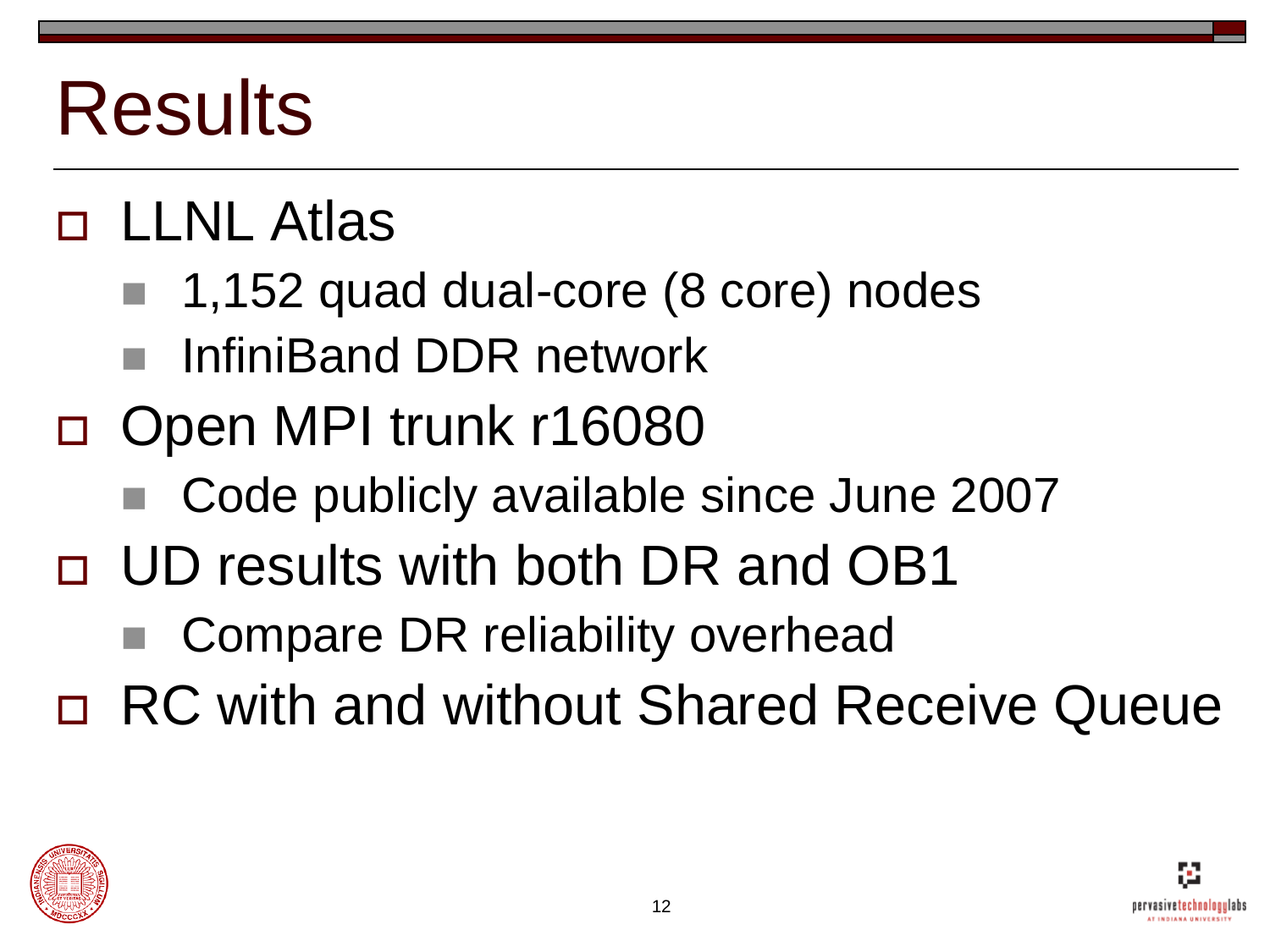#### NetPIPE Latency



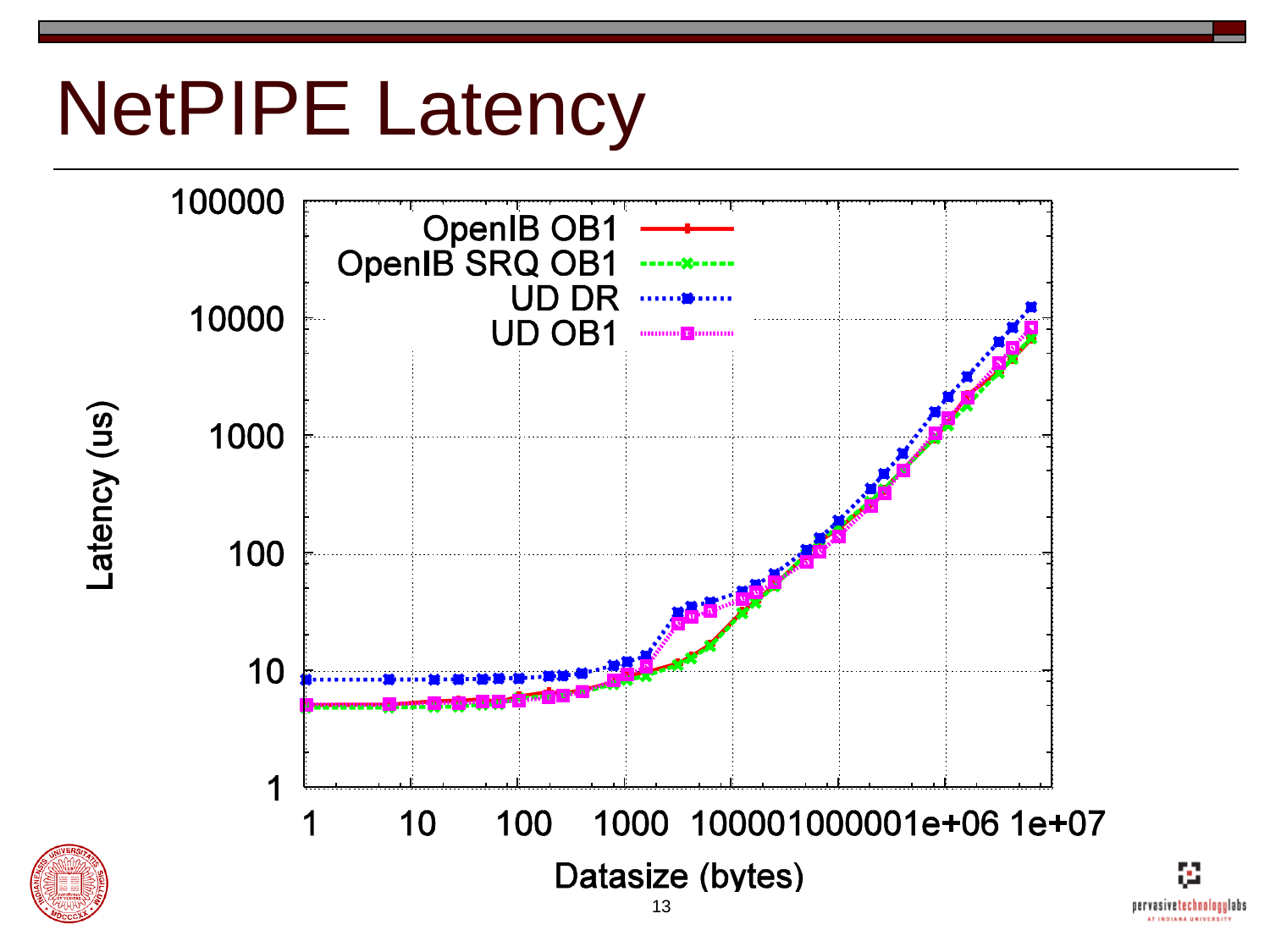# NetPIPE Bandwidth



**AT INDIANA HEIVERS!**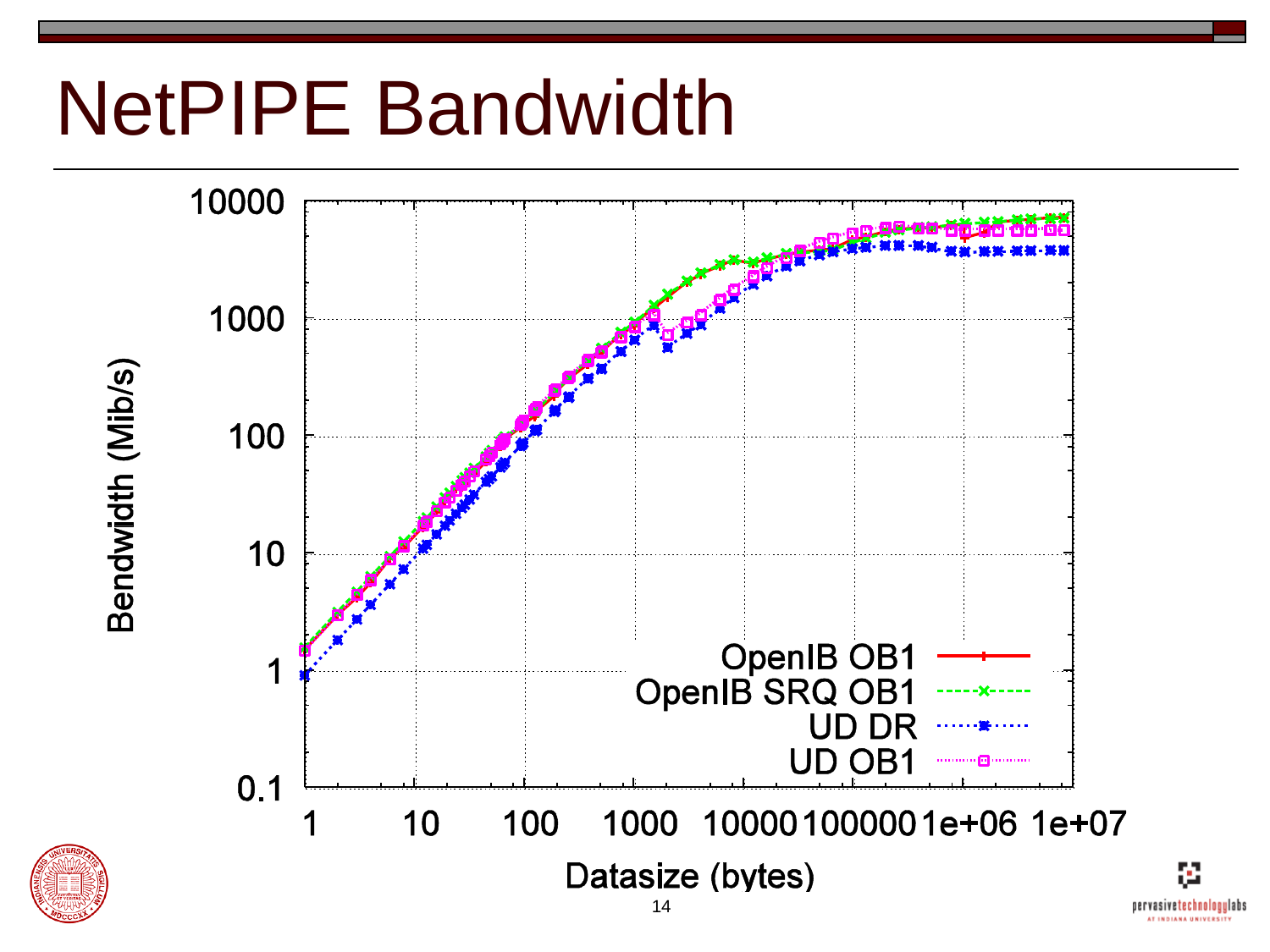### Allconn Benchmark

- Each MPI process sends a 0-byte message to every other process
	- Done in a ring-like fashion to balance load
- □ Measures time required to establish connections between all peers
	- For connection-oriented networks, at least
	- UD should only reflect time required to send messages – no establishment overhead

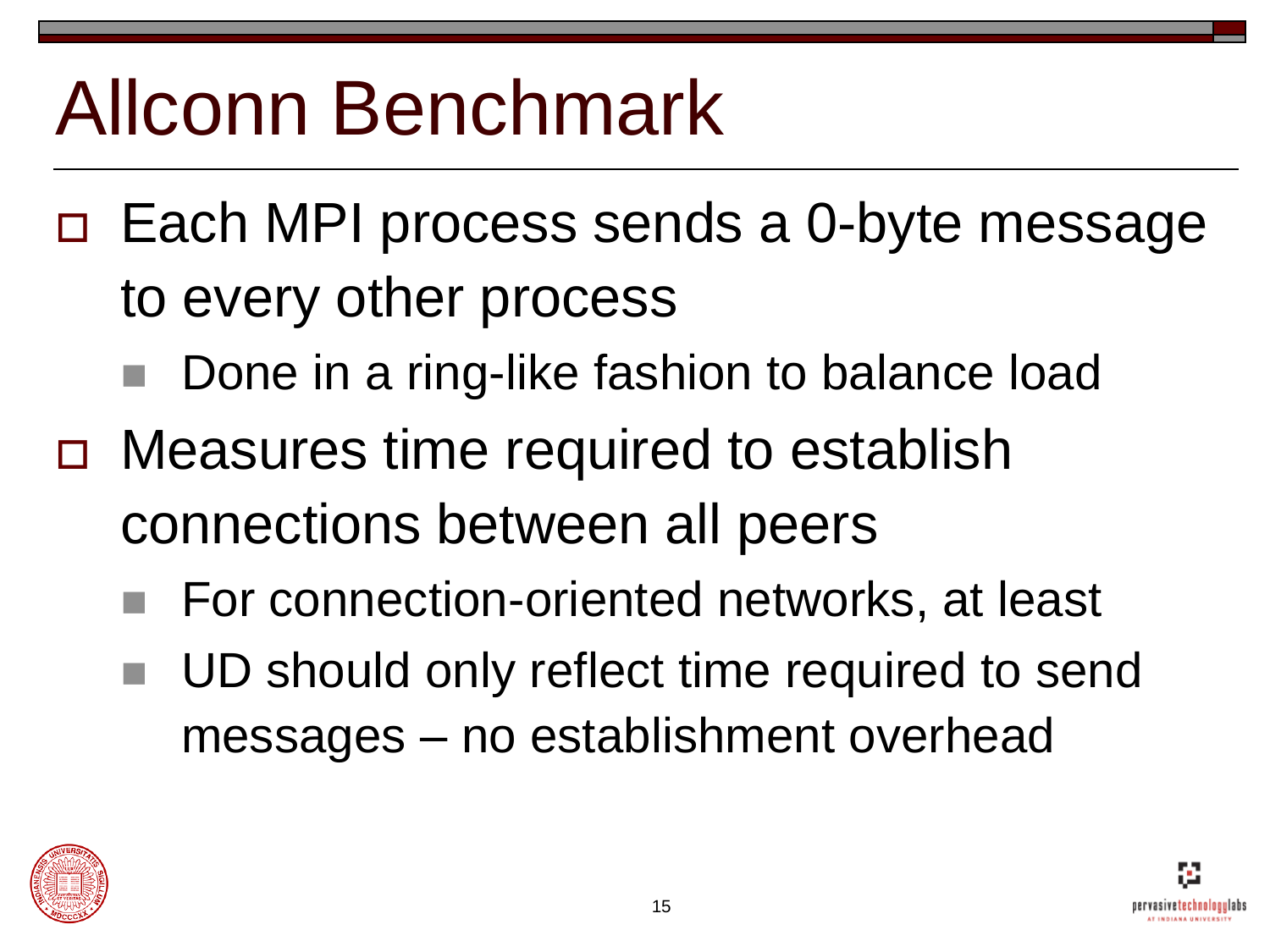#### Allconn Startup Overhead

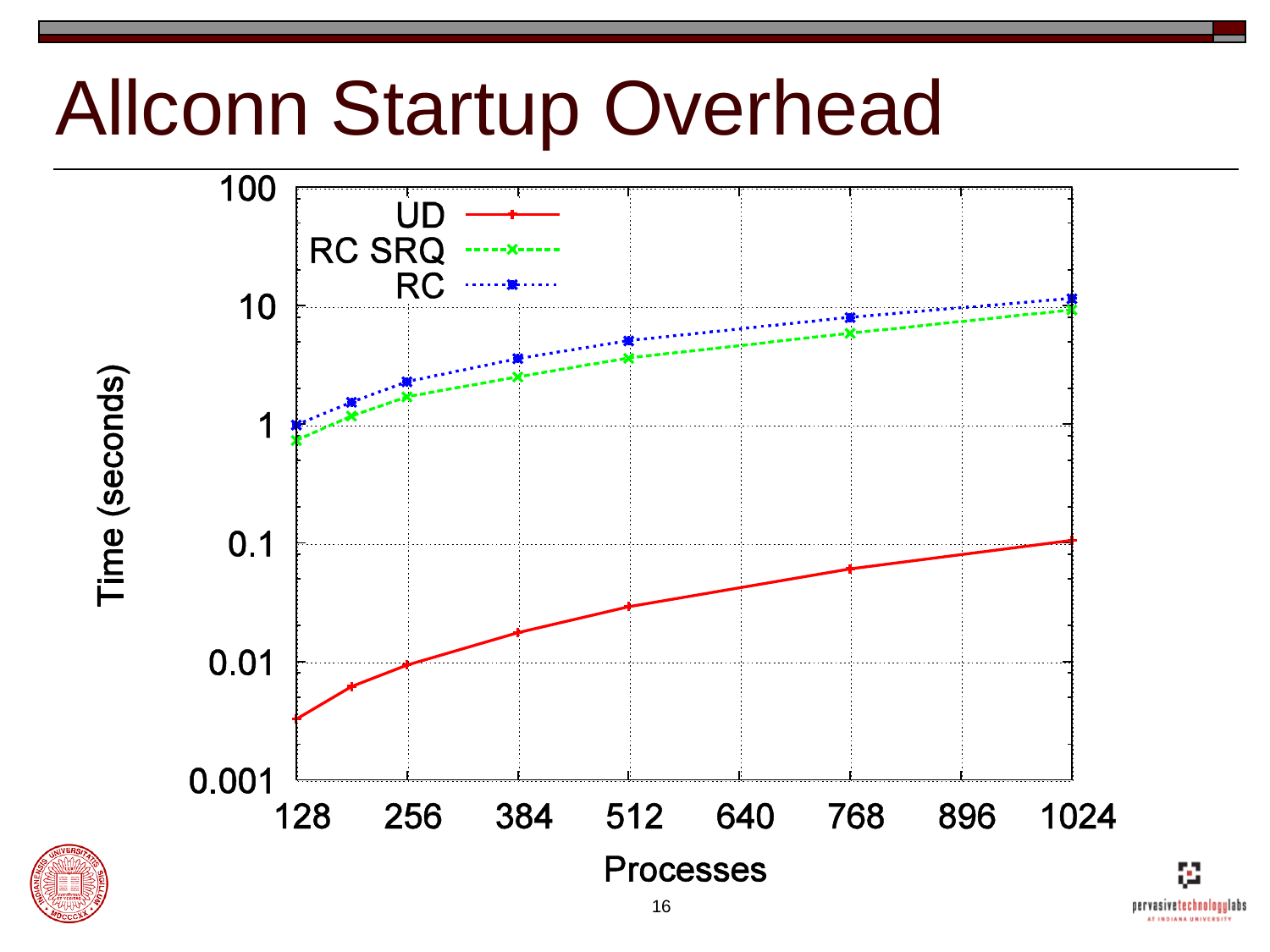### Allconn Memory Overhead



pervasivetechnologylabs **AT INDIANA HRIVERSIT**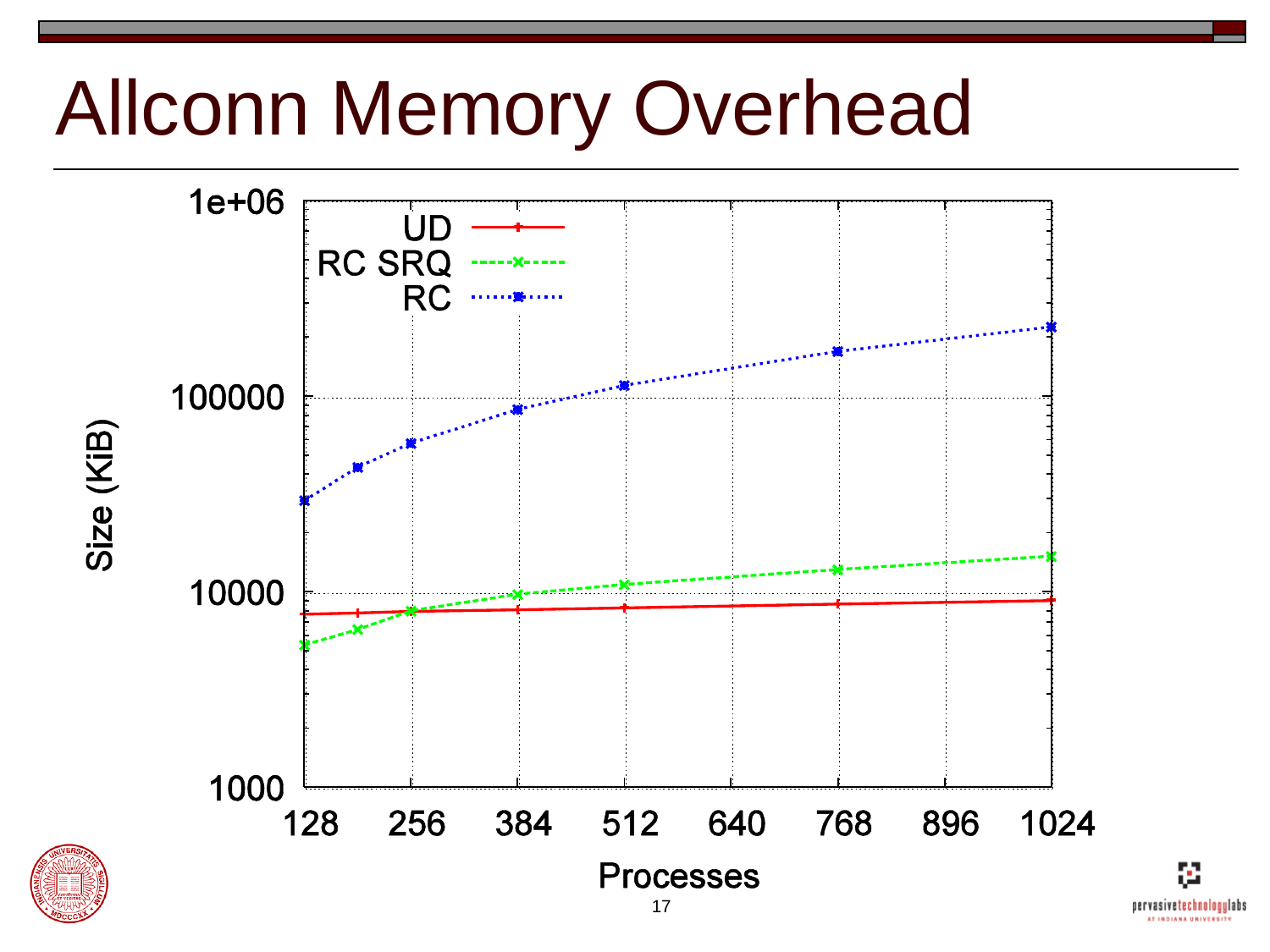#### ABINIT



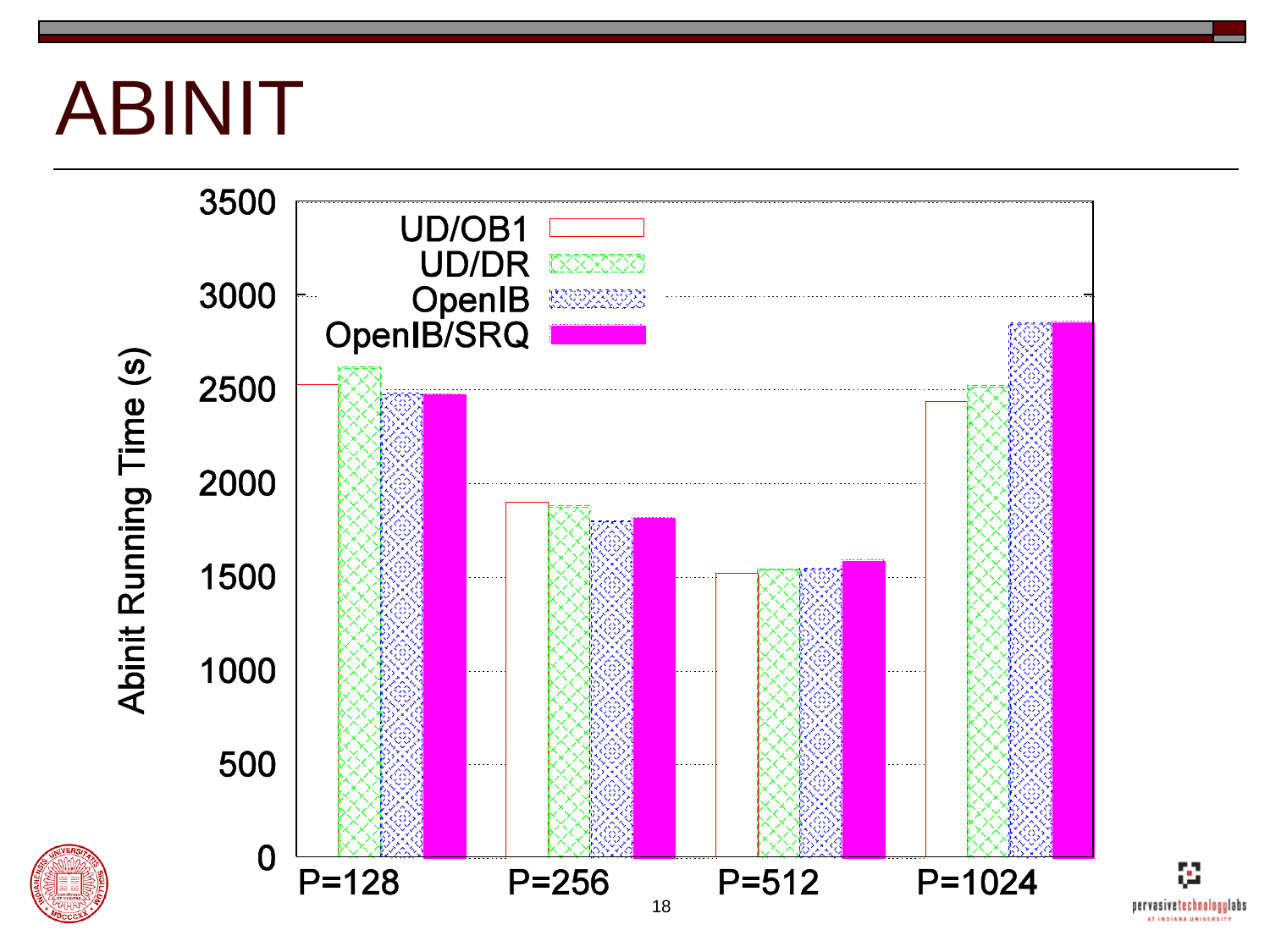#### SMG2000 Solver



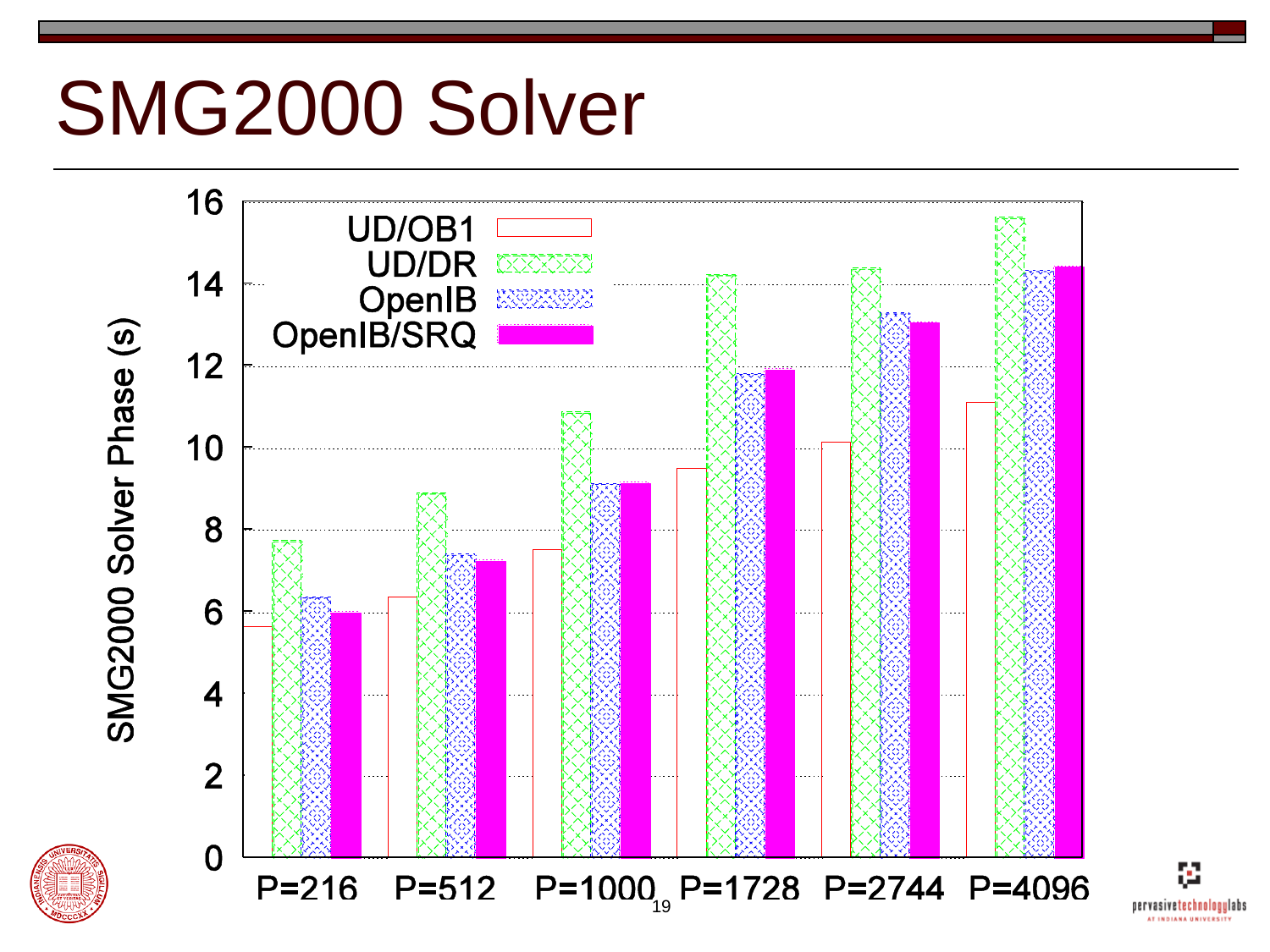### SMG2000 Solver Memory



pervasivetechnologylabs **AT INDIANA HEIVERSI**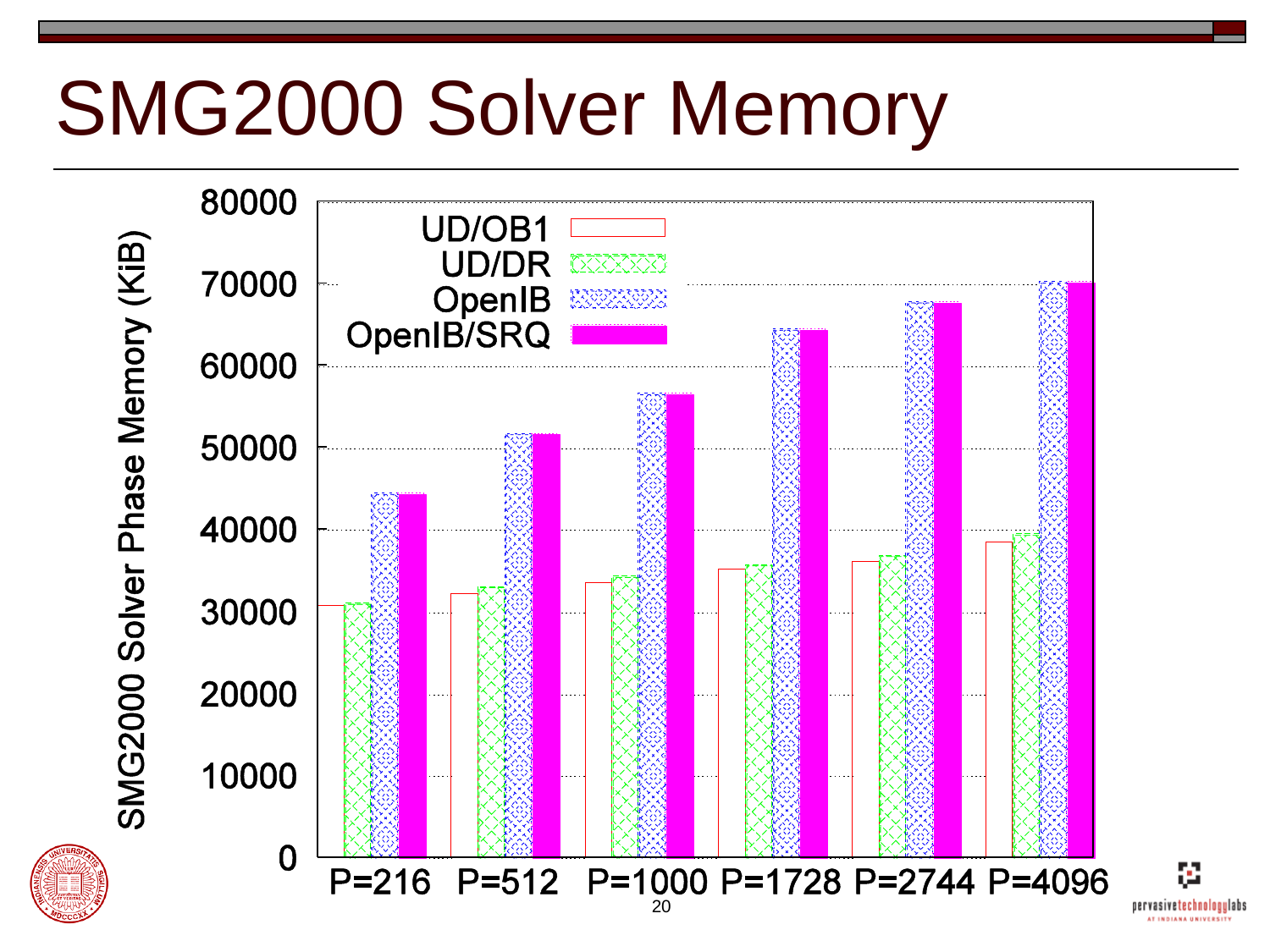# Conclusion

#### UD is an excellent alternative to RC

- Significantly reduced memory requirements More memory for the application
- Minimal startup/initialization overhead
	- Helps with job turnaround on large, busy systems
- Advantage increases as scale increases
	- Clusters will continue to increase in size
- □ DR-based reliability incurs penalty
	- Minimal some some applications (ABINIT), significant for others (SMG2000)



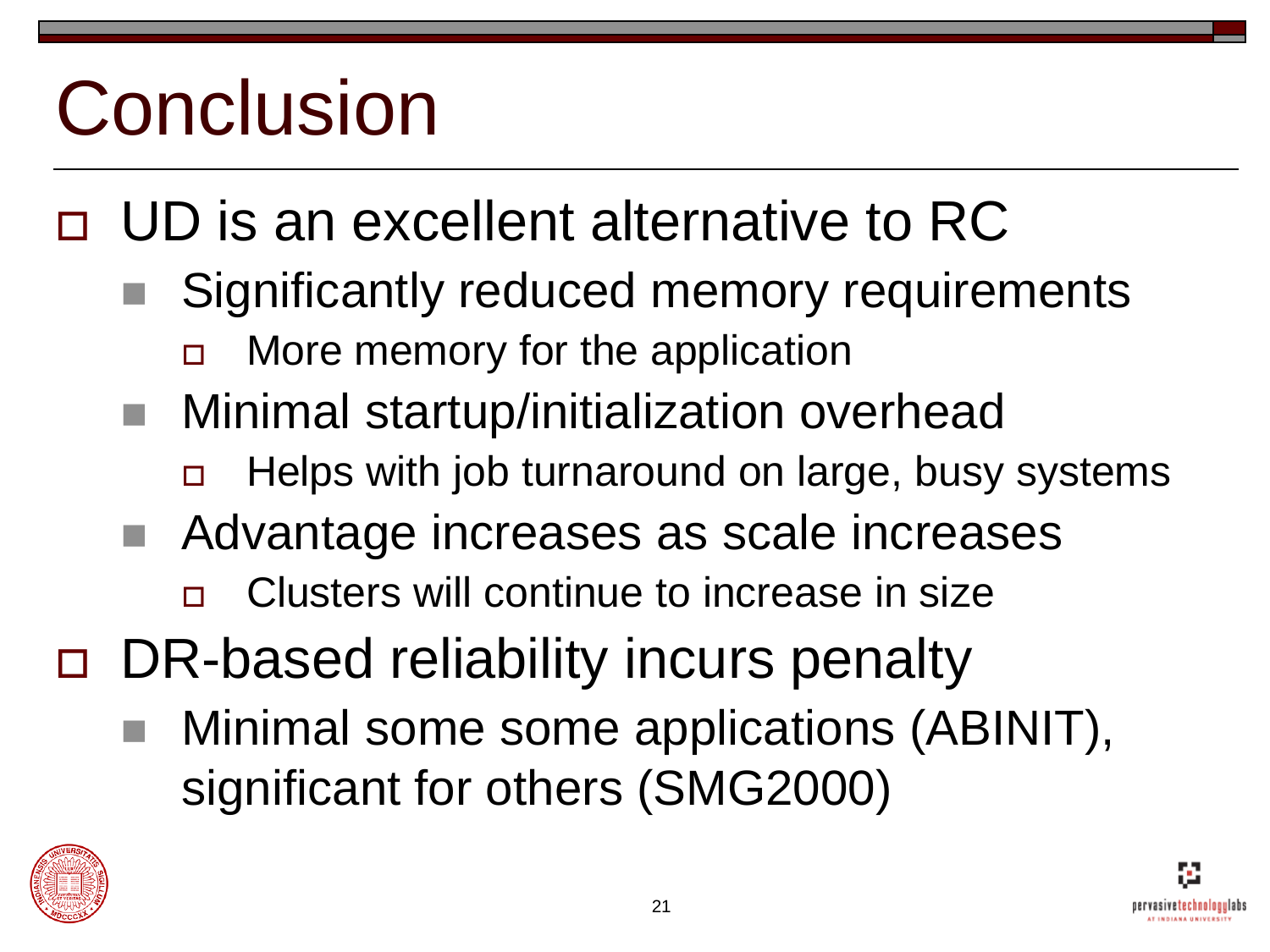### Future Work

- Optimized reliability protocol in the BTL
	- Initial implementation working right now
	- Much lower latency impact
	- Bandwidth optimization in progress
- □ Improved flow control & buffer management
	- Hard problem

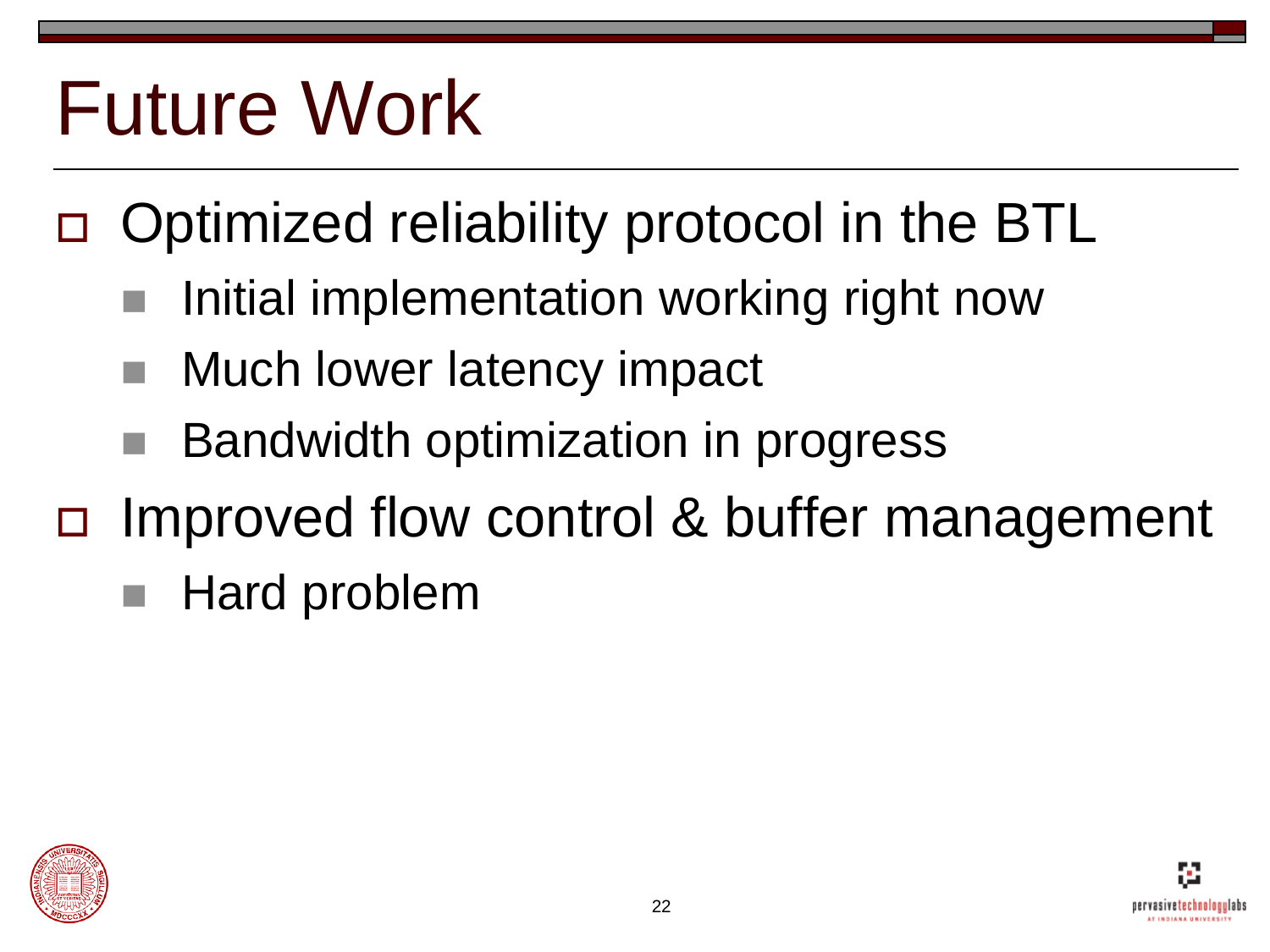# Flow Control Problems

#### □ Lossy Network

- No guarantee flow control signals are received
- **Probabilistic approaches are required**
- Abstraction barrier
	- PML hides packet loss from BTL
	- Message storms are expected by PML, not BTL
- Throttling mechanisms
	- Limited ability to control message rate
- □ Who do we notify when congestion occurs?